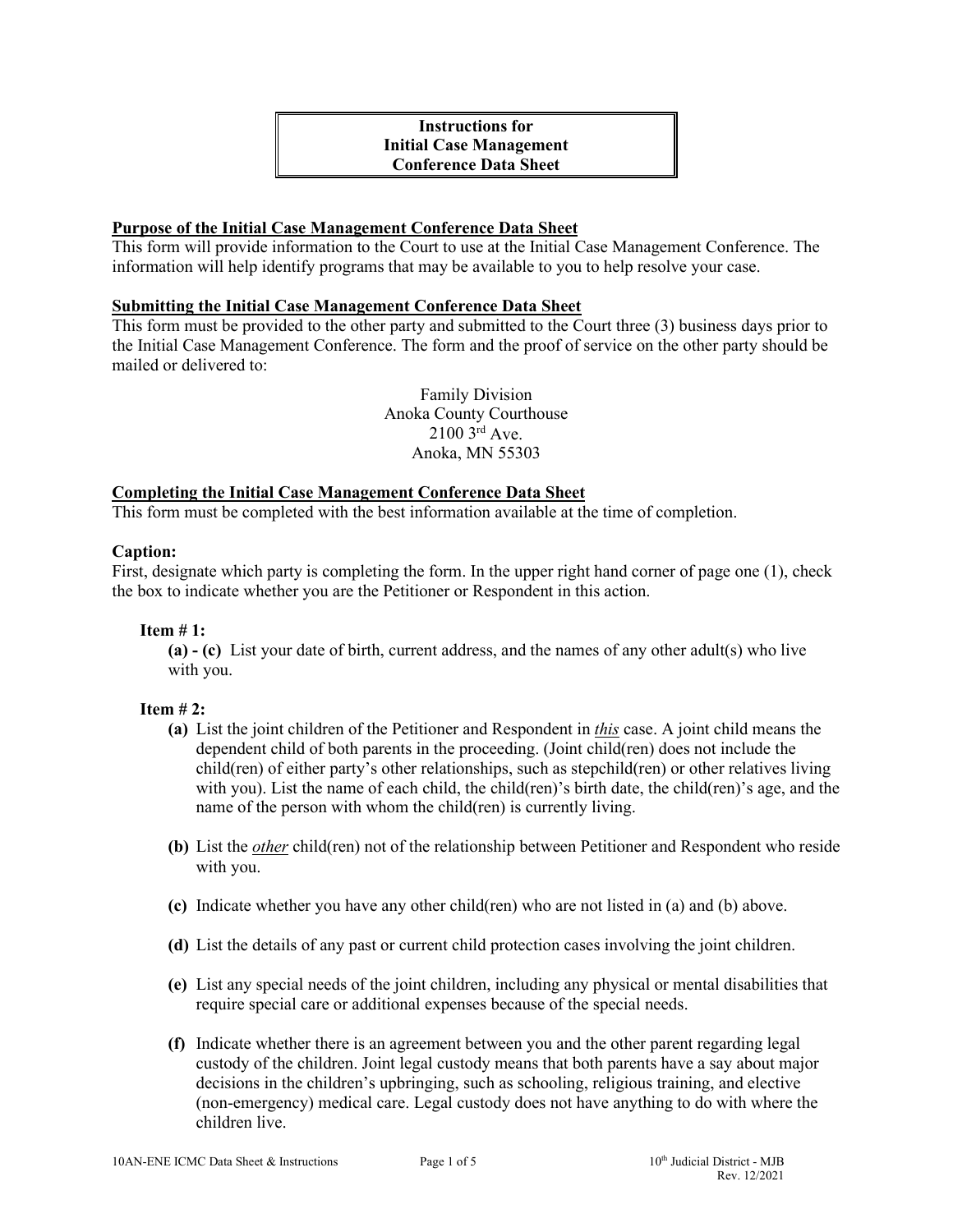- **(g)** Indicate whether there is an agreement between you and the other parent regarding physical custody of the children. If a parent has physical custody of the children that means the children live with that parent.
- **(h)** Indicate whether there is an agreement between you and the other parent regarding the future parenting time (visitation) arrangements and list the details of the agreement.
- **(i)** List the current parenting time (visitation) arrangements the non-custodial parent has with the children.

#### **Item # 3:**

- **(a)** Explain the current agreement, if any, between you and the other parent regarding financial support (including spousal maintenance and child support, etc.).
- **(b)** List the employer name and employer address for you and the other parent, if known.
- **(c)** List your current gross monthly income and the source(s) of your income.
- **(d)** List the length of time you have been employed at your current job(s).
- **(e)** Indicate whether there is an agreement regarding the division of property and if so, state the agreement.
- **(f)** Indicate which forms of public assistance you are currently receiving, if any.
- **(g)** Indicate whether you served the County of Anoka with a copy of your divorce documents.

#### **Item # 4:**

- **(a)** Indicate whether there is a current court order that prohibits contact between you and the other party. For example, a Harassment Restraining Order (HRO), Order for Protection (OFP), Domestic Abuse No Contact Order (DANCO), or other court order. If there is an existing court order prohibiting contact with the other party, you must attach a copy of the order(s).
- **(b)** Indicate whether you have ever been or are now afraid of your spouse.

#### **Item # 5:**

Do not attach original documents, send only copies. The documents requested in  $# 5$  will be used to determine the income of both parties if there is an agreement to establish child support.

## **Sign and date the form on page three (3). Also print your name, current address, and telephone number.**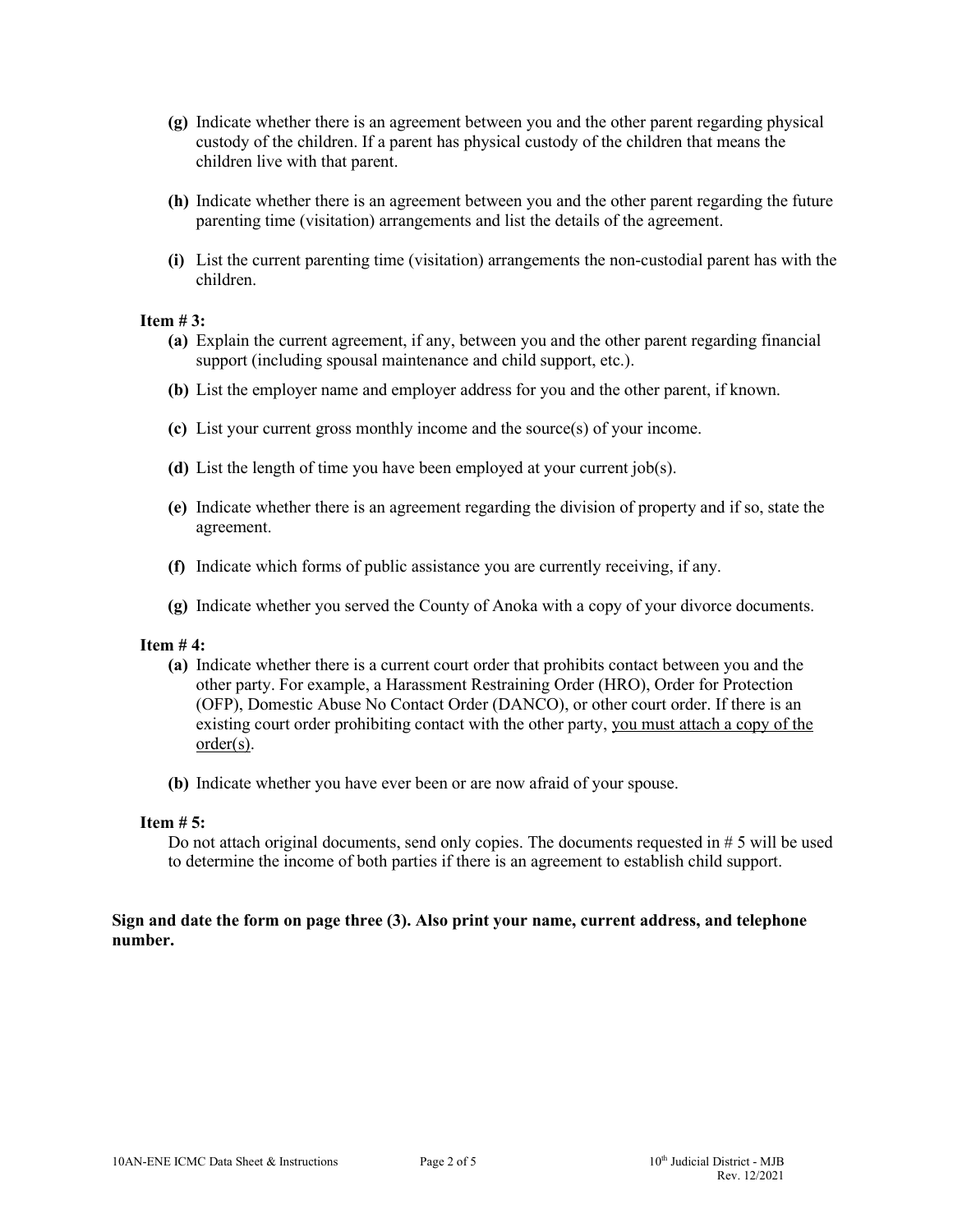**COUNTY OF ANOKA TENTH JUDICIAL DISTRICT**

In Re the Marriage of:

\_\_\_\_\_\_\_\_\_\_\_\_\_\_\_\_\_\_\_\_\_\_\_\_\_\_\_\_\_\_, Petitioner, **PETITIONER'S RESPONDENT'S**

and **CONFERENCE DATA SHEET**

\_\_\_\_\_\_\_\_\_\_\_\_\_\_\_\_\_\_\_\_\_\_\_\_\_\_\_\_\_\_,

Respondent. Court File No.

**INITIAL CASE MANAGEMENT**

## **THIS FORM MUST BE COMPLETED WITH THE BEST INFORMATION AVAILABLE AT THE TIME OF COMPLETION AND SUBMITTED TO THE COURT AT LEAST THREE (3) BUSINESS DAYS BEFORE THE INITIAL CASE MANAGEMENT CONFERENCE. A COPY OF THE COMPLETED FORM MUST ALSO BE PROVIDED TO THE OTHER PARTY.**

\*This information will be used solely for the purposes of Initial Case Management Conference or Early Neutral Evaluation.

I, \_\_\_\_\_\_\_\_\_\_\_\_\_\_\_\_\_\_\_\_\_\_\_\_\_\_\_\_\_\_ (print your full name), state that the information contained in this document is true and correct to the best of my knowledge.

### 1. **BACKGROUND INFORMATION**

| a            | Your date of birth:                      |  |
|--------------|------------------------------------------|--|
|              | Your current address:                    |  |
| $\mathbf{C}$ | Name any other adults who live with you: |  |

## 2. **INFORMATION REGARDING THE CHILDREN**

a) List the names, birthdates, and ages of the minor children of this relationship:

| Child's Name |  | Child's Birth Date   Child's Age   With whom does the<br>child live? |
|--------------|--|----------------------------------------------------------------------|
|              |  |                                                                      |
|              |  |                                                                      |
|              |  |                                                                      |
|              |  |                                                                      |
|              |  |                                                                      |

## b) List the names, birthdates, and ages of *other* minor children residing with you:

| Child's Name | Child's Birth Date   Child's Age | What is your               |
|--------------|----------------------------------|----------------------------|
|              |                                  | relationship to the child? |
|              |                                  |                            |
|              |                                  |                            |
|              |                                  |                            |
|              |                                  |                            |
|              |                                  |                            |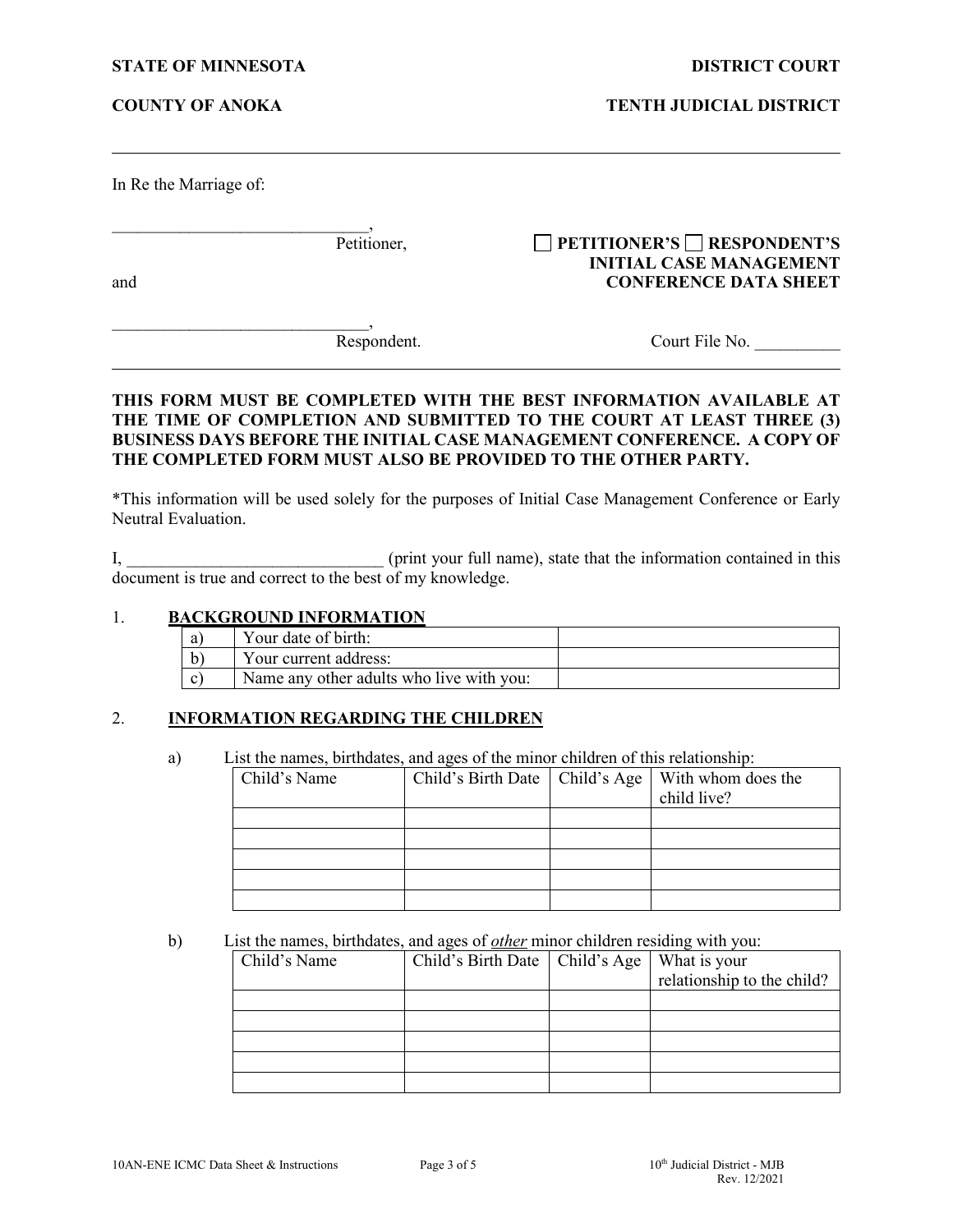| c) | Do you have any other children not included above? | Yes No |
|----|----------------------------------------------------|--------|
|    | If yes, explain:                                   |        |

| Where?                                                                                                                                                 |        |
|--------------------------------------------------------------------------------------------------------------------------------------------------------|--------|
| Do any of the children of this relationship have special needs?                                                                                        | Yes No |
| Is there an agreement regarding legal custody of the children?<br>If yes, what is the legal custody agreement?                                         | Yes No |
| Is there an agreement regarding physical custody of the children?<br>If yes, what is the physical custody agreement? _________________________________ | Yes No |
| Is there an agreement regarding parenting time?<br>If yes, what is the parenting time agreement?                                                       | Yes No |
| What are the current parenting time arrangements for the children?                                                                                     |        |

## 3. **INFORMATION REGARDING FINANCES**

a) Is there an agreement regarding financial support (spousal maintenance/child support)? Yes No If yes, what is the agreement?

| Petitioner's Employer and Address: | Respondent's Employer and Address |
|------------------------------------|-----------------------------------|
|                                    |                                   |
|                                    |                                   |
|                                    |                                   |

c) My current gross income is \$\_\_\_\_\_\_\_ per month, which I receive from: \_\_\_\_\_\_\_\_

- d) How long have you been employed?
- e) Is there an agreement regarding the division of property? Yes No